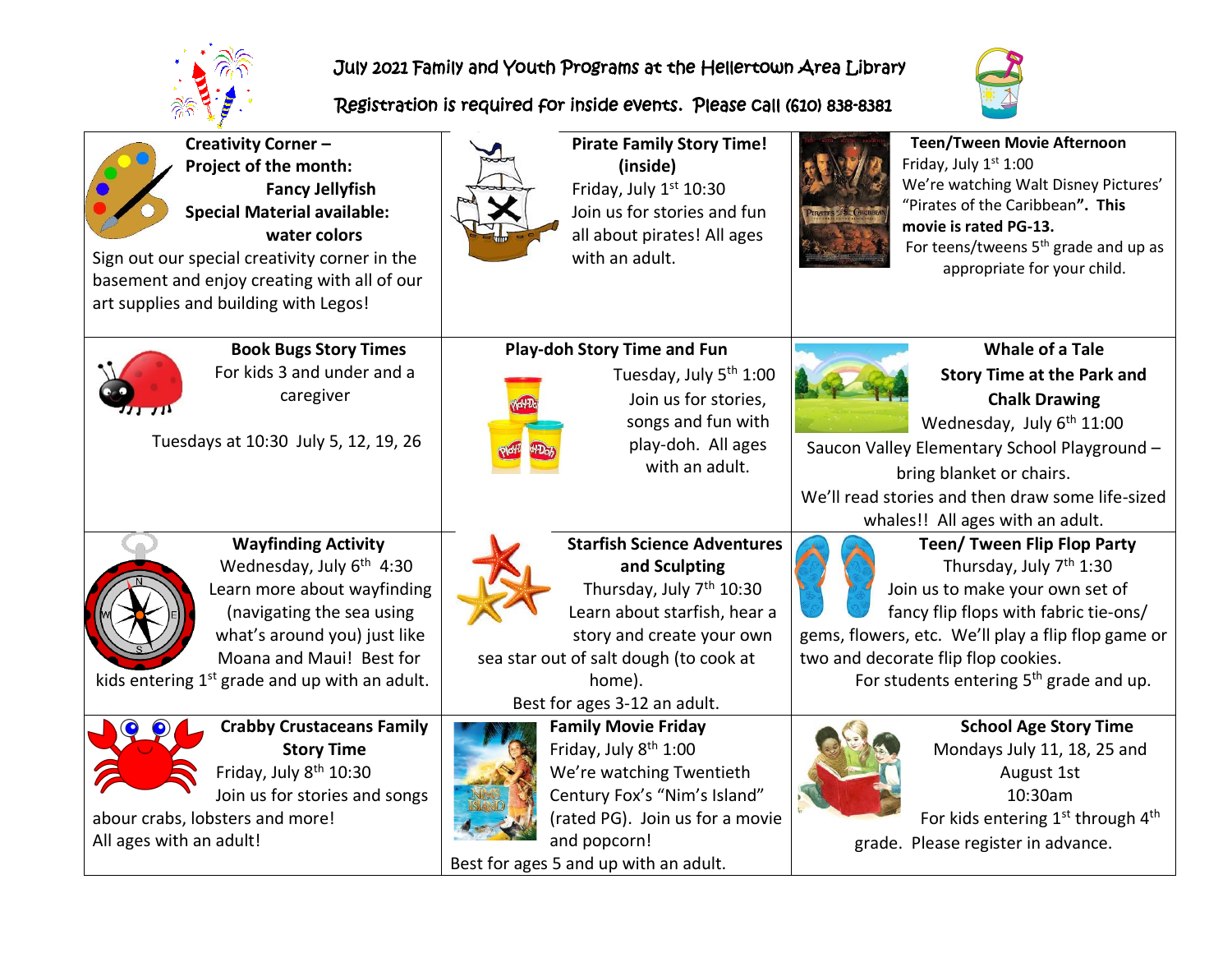

Best for ages 3-12 with an adult.

**Octopus Hot Dog Picnic Story Time**

picnic story time at the library! All ages with an adult.

Tuesday, July 12<sup>th</sup> 12:00 We're supplying octopus shaped hot dogs for lunch – you bring your own sides and drinks and a blanket for

**Ocean Science Adventures** Thursday, July 14<sup>th</sup> 10:30 Come learn all about the zones of the ocean, waves and more. Make a special zones project.

## July 2021 Family and Youth Programs at the Hellertown Area Library

#### Registration is required for inside events. Please call (610) 838-8381





Friday, July  $15<sup>th</sup> 1:00$ Join us for Disney Picture's "Finding Nemo" All ages with an adult.

**Friday Family Movie Afternoon**

**Teen/Tween "Ocean" Nailed It Cooking Fun Tuesday, July 19th 3:30** Have fun making ocean themed snacks and treats! Can you make them look like Miss Andrea's? Entering  $5<sup>th</sup>$  grade and up.



adult.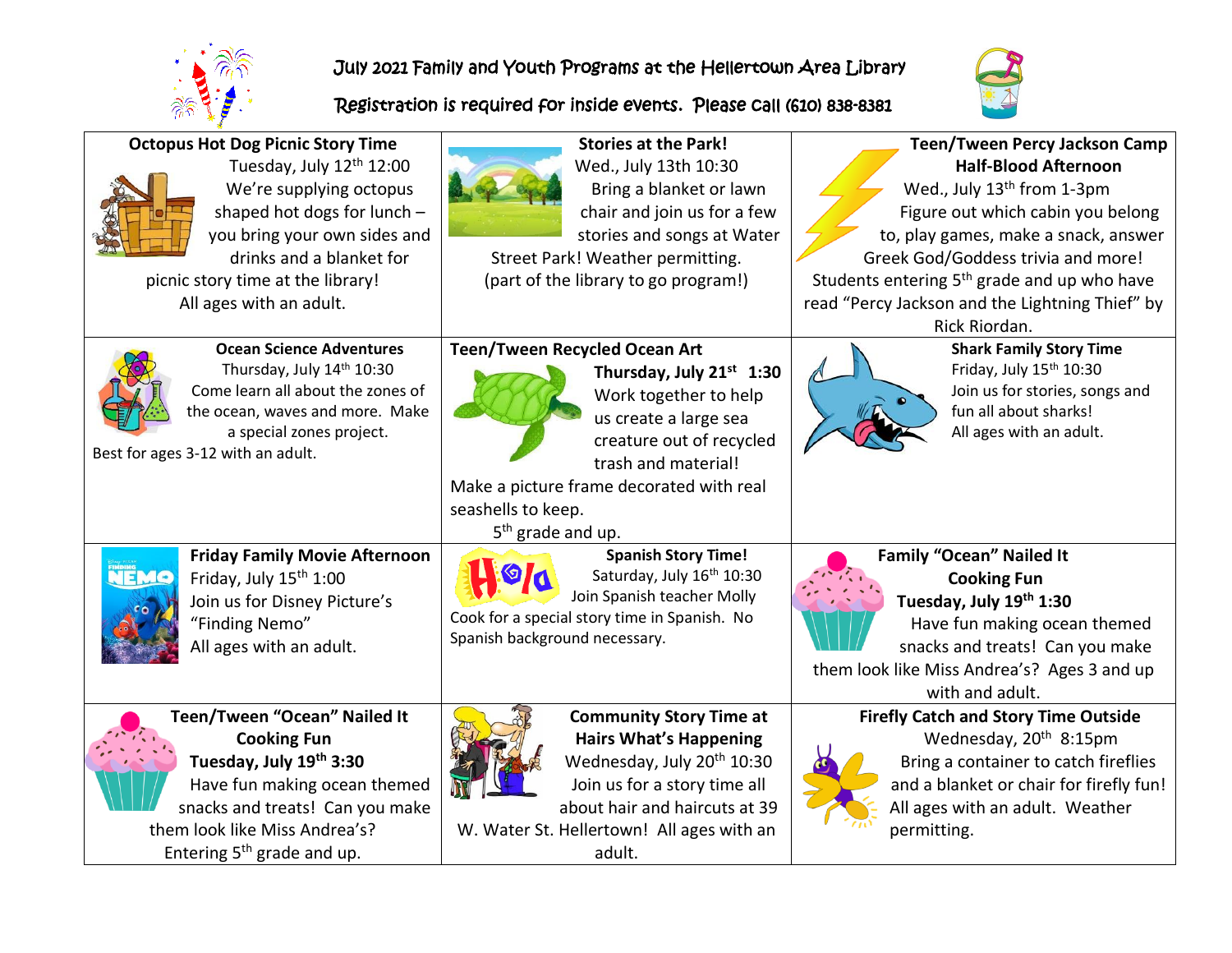

### July 2021 Family and Youth Programs at the Hellertown Area Library

#### Registration is required for inside events. Please call (610) 838-8381



| <b>El Manuel Company Company Company Company Company Company Company Company Company Company Company Company Company Company Company Company Company Company Company Company Company Company Company Company Company Company Com</b> |   |
|--------------------------------------------------------------------------------------------------------------------------------------------------------------------------------------------------------------------------------------|---|
| B                                                                                                                                                                                                                                    | Ó |

 $\mathbf{a}$ 

**Seashell Science and Art** Thursday, July 21<sup>st</sup> 10:30 Learn about seashells and the animals that live in them, then create some seashell art projects! est for ages 3-12 with an adult.



**Wet Story Time Friday, July 22nd 10:30** Bring your swimsuit and towel and join us for this super fun outside story time! You will get wet!!! All ages with an adult**.**



**Open Basement for Building, Legos, Literacy, Math and Art** Friday, July 22nd 12:00-3:30 Stop in and spend some time with

all of our great blocks, learning materials and our new creativity art corner. All ages with an adult.



**Christmas Under the Sea (In July) Story Time!**  Tuesday, July 26<sup>th</sup> 1:30 Stories, songs, 5 Christmas craft and a special snack for all ages with an adult.



**Fish Hatchery Field Trip!** Wed. July 27th 11:00 Meet at the Lil-Le-Hi Trout Nursery in Allentown. There is no entry fee. Bring a blanket or chairs and join us for a fish themed story time. Feed the fish before or after story time (fish food for sale in a vending machine there for 50 cents to \$2) Fair warning – the fish food is a bit smelly – bring soapy towels or wipes for hands  $\odot$  Fun for all ages with an adult!



**Ocean Perler Bead Fun** Wednesday, July 27<sup>th</sup> from 2-5 Stop in anytime between 2 and 5 to make an ocean animal or other design of your choice out of perler beads. Miss Andrea will iron it to make it stick together! Best for ages 5 and up with an adult.

# **Mother/Daughter, Father/son etc. Family Book Club**



Wednesday, July 27<sup>th</sup> 6:30 Read the book "The Secret Explorers and the Lost Whales" by SJ King together at home, then join us for an activity, book discussion and

snack! Best for kids ages 5 and up with an adult!



**Coral Reef Science Adventures and Collage** Thursday, July 28<sup>th</sup> 1:00 Learn about coral reefs and create one out of craft supplies and recycled materials. Best for ages 3-12 with an adult.



Friday, July 29<sup>th</sup> 10am show followed by story time.

Come and see *Little Red*, a fairytale mash-up play for children – located in the Schubert Theater on the DeSales University Campus. Tickets must be purchased in advance by calling the box office at 610-282-9455. If you mention the coupon code: Hellertown, you'll receive a 25% discount! Story time will be held

afterwards, outside under the tent – we'll read some of the fairy tales mentioned in the play!